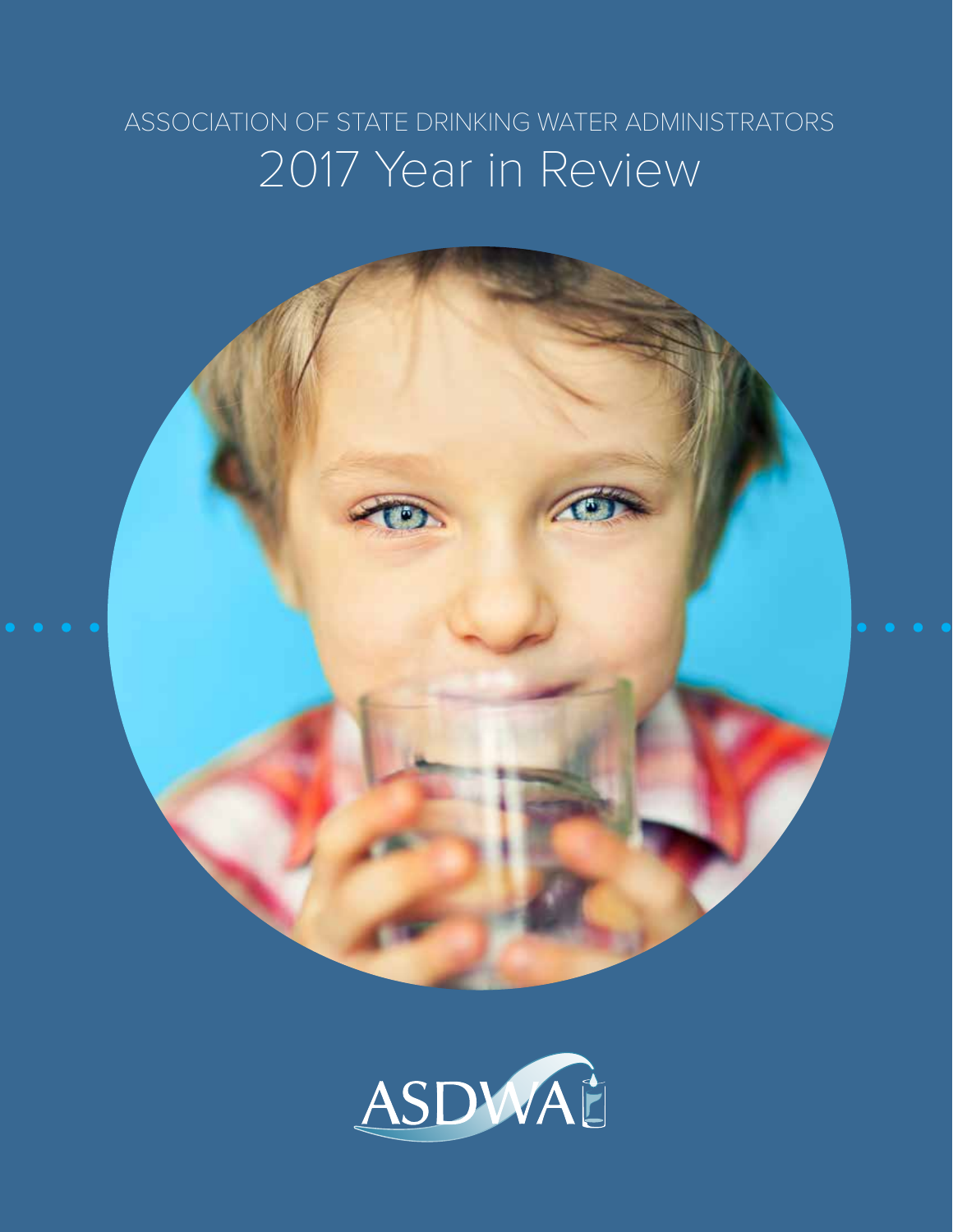

**ASDWA Members oversee** water systems. protecting drinking water for 350 million **Americans** 

Every \$1<br>invested in drinking water generates \$6 for the US economy



**ASDWA is the professional association that serves the 57 men and women (and their staff) who lead and implement state drinking water programs.** 

**ASDWA staff are, in many ways, guardians of our nation's drinking water. We are conveners of ideas, facilitators of conversations, and interpreters that provide insight and context into the complex information that comprises our drinking water legislation and regulations. Ultimately, we are champions for the states. We take the lead on issues that affect states and assert positions to influence the kind of change needed to support them.**

Our members and their staff are public servants in a noble profession – ensuring the safety of the nation's drinking water. They are on the front lines of protecting public health and the environment. They ensure that over 150,000 water systems in the U.S. comply with the 91 drinking water standards and that monitoring and reporting for the regulations is done properly. Some of our members' specific responsibilities include:

• Conducting regular inspections of the water systems, known as

• Testing and certifying the water system operators to ensure they have the skills and knowledge to run the treatment plants and distribution systems, as well as certifying that analytical testing laboratories meet

- sanitary surveys.
- Ensuring systems have the technical, financial, and managerial capabilities to sustain present and future operations.
- strict quality assurance/quality control (QA/QC) criteria.
- Water State Revolving Loan Fund (DWSRF).
- Managing source water protection programs that minimize contamination of the water going into a treatment plant.
- source water and groundwater use.

• Administering loans for system improvements through the Drinking

• Reviewing plans and specifications for system improvements to ensure adherence to standard engineering principles, and issue permits for

## Who We Are

**Our members** 

**are on the front lines of** 

**protecting public health** 

**and the** 

**environment**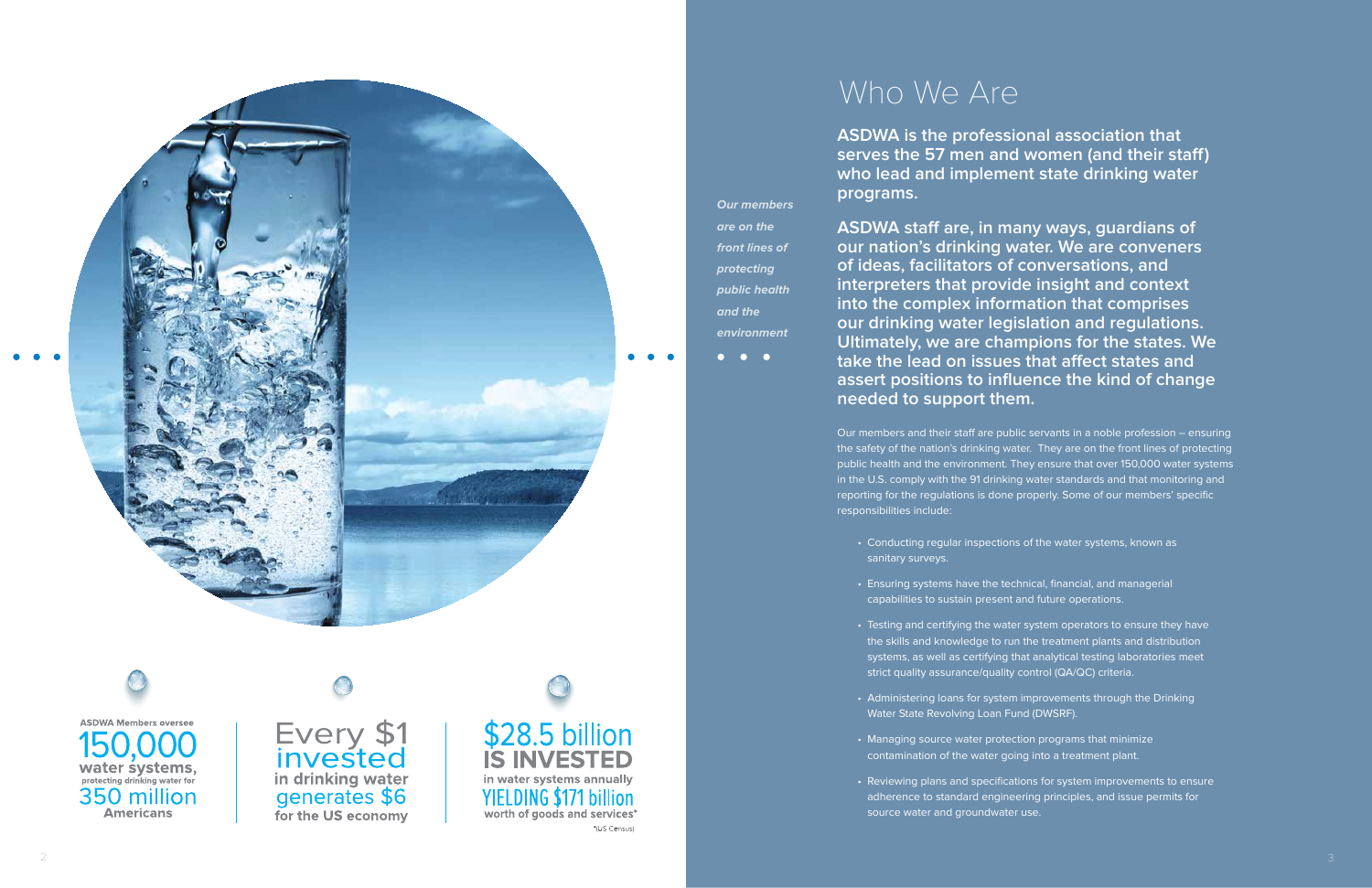#### DEAR ALL,

Thank you all for the opportunity to serve as your president in 2017. The chance to engage with all of our members, partners, and other professionals in the water sector was energizing, informative and humbling!

The list of current issues facing public water systems is daunting: media and public attention and concerns over the safety of public drinking water; EPA rule revisions and review, and changes to state oversight; challenges with unregulated contaminants including perfluoroalkyl substances, cyanotoxins, and Legionella; SDWIS Prime; and infrastructure investment needs. Many of these issues are beyond our roles, however, I am reassured by the engagement and the expertise that the ASDWA Board, staff, and members share, that we will meet these challenges.



# Looking Back

I had the opportunity to testify before Congress and attend a White House briefing on infrastructure investment as a representative of ASDWA this past year. Both of these invitations prove the value of ASDWA, and are a reflection of the maturity of the organization and the respect it receives from Congress and the Administration.

Thank you to Alan Roberson, who stepped into the role of Executive Director at a critical time as the country transitioned to a new administration. He has brought energy, expertise, new ideas, and a broad network of contacts to this role, and the transition from our esteemed former Executive Director Jim Taft has been a smooth one.

Thanks also to all of the ASDWA staff. I am amazed each week at how much information they can provide to help us stay on top of emerging and developing issues. Their work allows us to better understand and speak to these critical public health issues.

Looking ahead, we have many opportunities to partner with our colleagues in public health and water resource protection. It is important that we continue to work with EPA, Congress, and all our partners to protect drinking water and public health. I know that Lisa Daniels will serve us well and that Alan and his team will provide the support we need.

Best wishes,

Vendy Ellinford



### RANDY ELLINGBOE

**Minnesota Department of Health President, ASDWA**



### DEAR ALL,

As I look at the year ahead, I know there is a lot of ground to cover in a short amount of time, but I am confident that working together, we will make some real strides with EPA and Congressional staff on the following issues:

First and foremost, funding – we will continue to advocate that maintaining PWSS & DWSRF funding is critical. Throughout 2018 (and beyond), we will continue to improve our relationships with key Congressional staff to ensure that they understand the importance of this funding.

Next, it is essential we continue to provide states' perspective on potential SDWA Amendments, as these will have deep and far-reaching impacts on states' budgets. We must also press for clear and coordinated communications from all parties, to ensure we're speaking with one voice.

# Looking Ahead

This will also be a big year for SDWIS Prime. First, we will closely monitor and obtain states' input throughout the roll out of version 1.0. Then, following a few months of User Acceptance Testing (UAT) and pilot testing in six states, a general transition for all states to Prime can begin, with an estimated completion in November 2018.

UCMR4 and unregulated contaminants will also be high on our list of priorities, with focus on the current health advisories for cyanotoxins and PFOA and PFOS. The start of UCMR4 monitoring this year could lead to communications challenges. We will press hard for high-level coordination with EPA and clear messaging. We will likely continue to experience similar challenges with the new requirements from the Center for Medicare and Medicaid Services (CMS) for building water quality management plans by







health care facilities, as this could lead to an increase in monitoring for Legionella, the installation of secondary treatment, and in the number of regulated public water systems.

ASDWA must remain nimble as the transitions continue in Washington, DC, with a new Assistant Administrator for Water, the release of the Administration's infrastructure plan, and the proposed revisions to the LCR. It will be another crazy year in drinking water, but together, we will meet these challenges head-on.

Sincerely,  $\bigcirc$   $\bigcirc$   $\bigcirc$ 

Lisa

LISA DANIELS

**Pennsylvania Department of Environmental Protection President-Elect, ASDWA**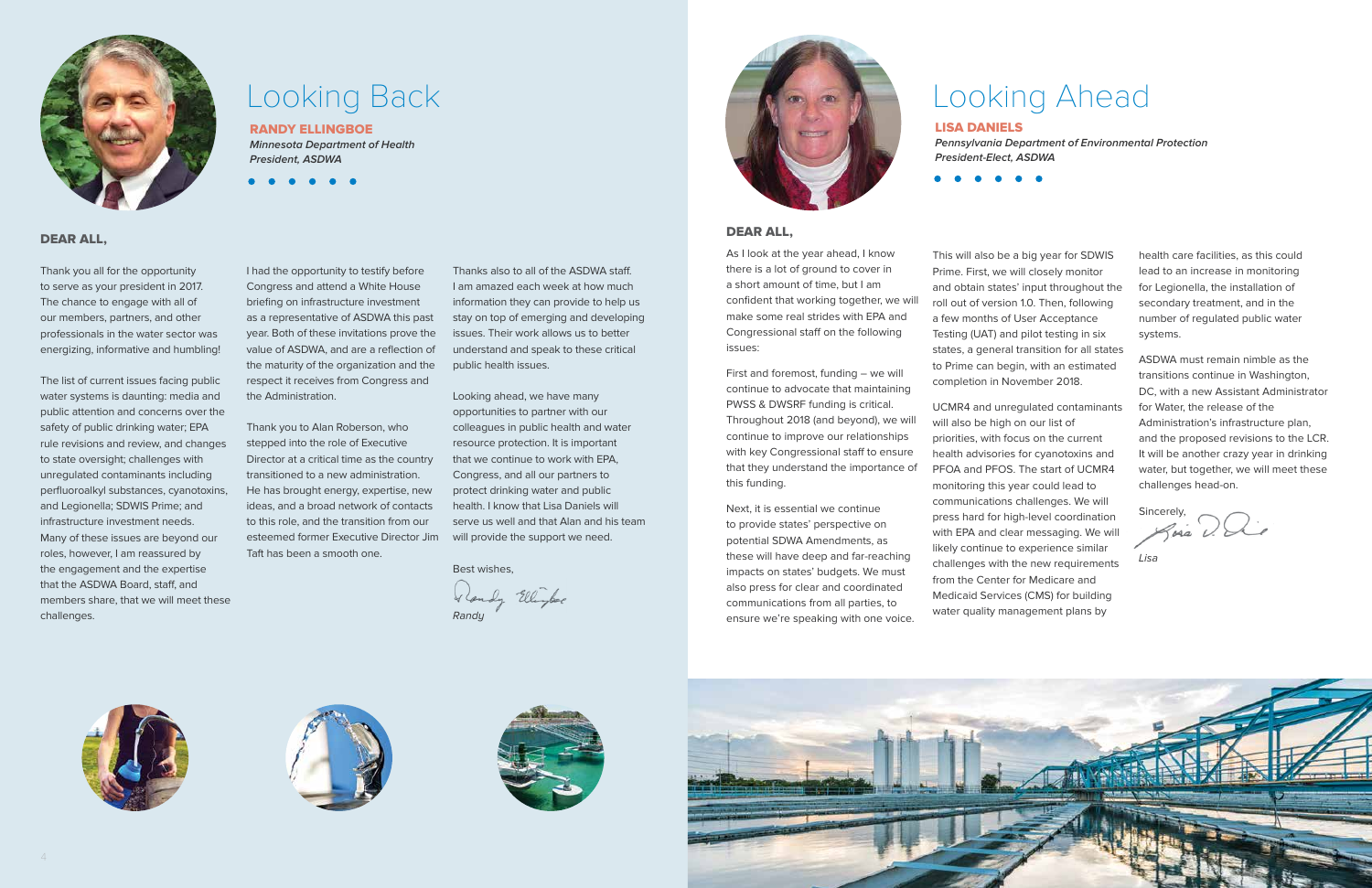#### IN CONGRESS

Supply Supervision (PWSS) and the Drinking Water State Revolving Loan Fund (DWSRF). We worked closely with House staff to identify and analyze any potential workload increases or administrative roadblocks at the state level from potential SDWA Amendments (HR 3387).



In 2017, ASDWA spent more time on Capitol Hill developing relationships with Congressional staff of the Committees that matter most to state drinking water programs. As a leader in this arena, we want legislators to know that they can come to ASDWA when they have drinking water related questions or need information to help inform important decisions. To that end, ASDWA's President Randy Ellingboe and President-Elect Lisa Daniels both testified before Congress on the importance of maintaining funding for both the Public Water ASDWA staff continuously collects and synthesizes the states' perspectives to provide to EPA for development and implementation of national drinking water regulations. Through conference calls, surveys, and other discussions, ASDWA provided data and information to EPA on a wide range of drinking water issues throughout 2017. Additionally, ASDWA organized water treatment plant tours for EPA Office of Groundwater and Drinking Water's new staff to promote an appreciation of the technical, scheduling and logistical challenges in building a new water treatment plant.



### WITH EPA

#### FOR THE PUBLIC

ASDWA began a measured effort to become more vocal and influential in public conversations about drinking water. We have begun to increase our social media presence with blog posts now feeding immediately into Twitter and Facebook and plans for more strategic public outreach in 2018.

**One of the most important roles ASDWA has is to make sure no one stops thinking about water. Whether that means spending time on the Hill to speak with Congressional staff about drinking water issues, or expanding the reach of our communications to the public by way of social media, ASDWA is constantly working to advance our message of public health protection on behalf of our members. Having safe drinking water is taken for granted by many, so ASDWA continually emphasizes drinking water's importance for public health and for the economy.** 

**ASDWA** 

**continually emphasizes** 

**drinking water's** 

**importance for public** 

**health and the** 

**economy.**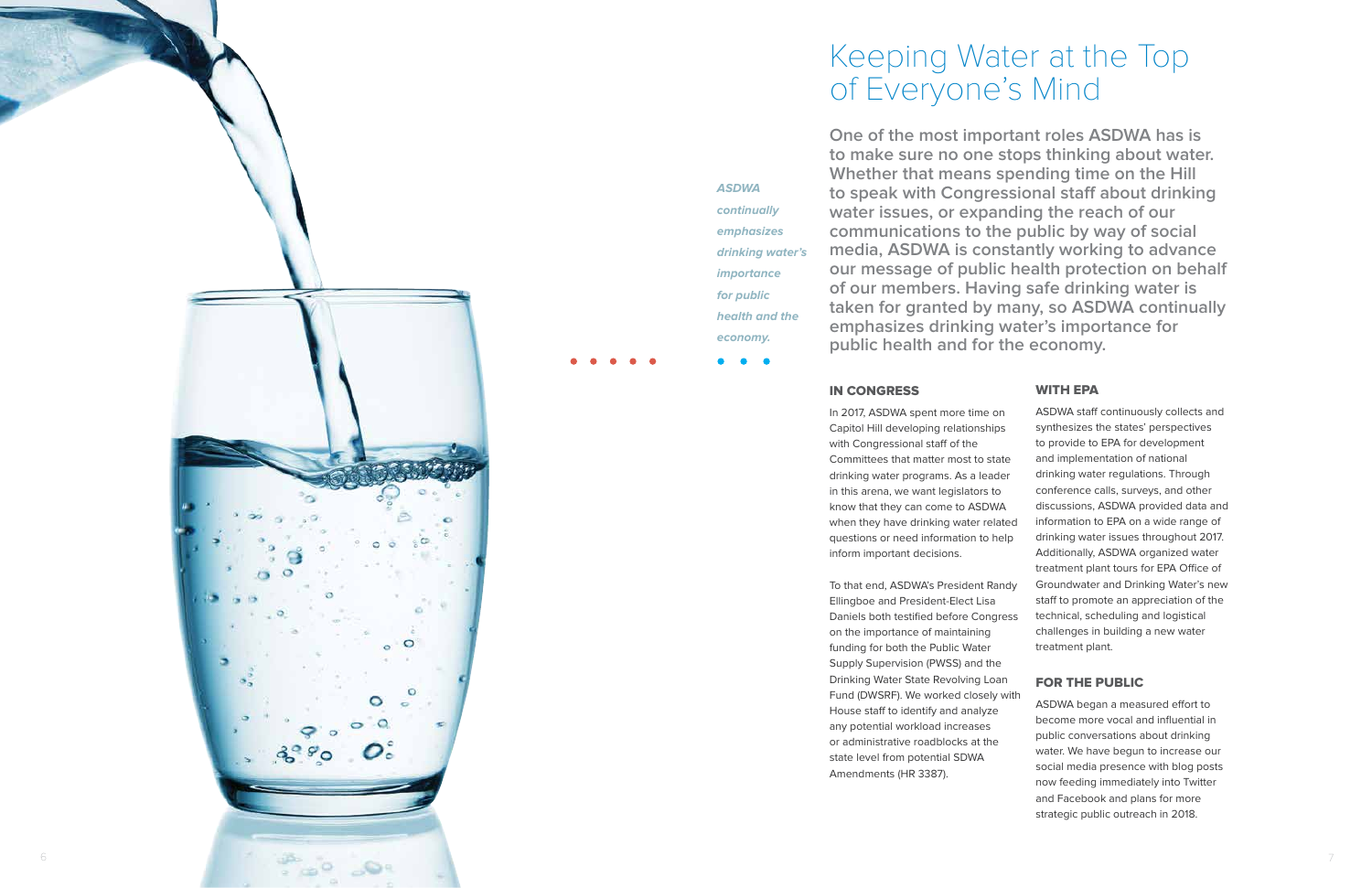# Keeping the Money Flowing

### Staying Ahead of Hot Issues

# Providing Opportunities for States to Learn from Each Other

# Working Smarter Not Harder

Another important function for ASDWA is to ensure the states have the funding they need to accomplish the important work they do. On this front, we met with House and Senate appropriations staff and explained the importance of the funding for Public Water Supply Supervision (PWSS) Program and the Drinking Water State Revolving Loan Fund (DWSRF). We also developed a White Paper on PWSS funding that showed the impacts of inflation over the past decade as part of our effort to inform Congressional staff on the importance of this funding. Last, we held a Hill Briefing on the 20th anniversary of DWSRF that focused on the first DWSRF loan for Williamsburg, Pennsylvania in 1997. The speakers from EPA, Pennvest, and the Pennsylvania Department of Environmental Protection spoke of the national impacts of the DWSRF program (over 13,000 drinking water projects) and how this first loan helped Williamsburg rebuild its deteriorated water system.

Many hot issues are impacting the drinking water industry today and it's our charge to stay ahead of them so we can amply prepare the states for action. The top three we focused on in 2017 included the Lead and Copper Rule, emerging contaminants such as Per- and Polyfluoroalkyl Substances (PFAS), and the growing focus on the prevention of opportunistic pathogens in premise plumbing systems (OPPPS).

In terms of the lead issue, ASDWA provided the states' perspective and expertise to EPA on the Lead and Copper Rule (LCR) and started a study on states' costs from potential LCR revisions. We provided comments to EPA on the lead notifications required by the Water Infrastructure Improvements for the Nation (WIIN) Act and we convened a panel on states' approaches to Lead Service Line Replacement at our annual meeting.

It's so important that states have opportunities to exchange knowledge and information, but also the occasion to share unique experiences dealing with any number of challenges facing drinking water programs every day. Through a combination of meetings, conferences and workshops, regularly scheduled webinars, discussion forums, surveys, and news blogs, ASDWA provides a framework for states to learn from each other and showcase effective solutions to drinking water issues impacting the nation.

For the Area Wide Optimization Program (AWOP), ASDWA facilitated Regional Meetings and organized and ran the National AWOP meeting. ASDWA also organized and ran the Data Management Users Conference (DMUC).

The public expects more information about the quality of their drinking water and they want it faster. States must be able to respond quickly to water quality questions and to have the data in hand for definitive answers.

With so much work in front of us, our states cannot be bogged down trying to find, interpret and then effectively apply data. SDWIS/State is the software that states and territories used to run their drinking water programs and report the data and information to EPA. ASDWA is helping states work in partnership with EPA to make the new software more user-friendly.

The updated version, SDWIS Prime, has been under development for a decade and is going to be released this year, following extensive work in 2017 to provide the states' perspective

On the issue of PFAS, ASDWA formed a workgroup to develop a plan to address state challenges. As a result, a letter was sent to EPA and the Centers for Disease Control and Prevention (CDC) detailing these challenges. This letter also included a series of recommendations to EPA and CDC to fill critical data gaps.

On the issue of OPPPS, ASDWA worked with CDC and the Centers for Medicare and Medicaid Services (CMS) on the recent CMS requirement for building water quality management plans for health care facilities. These new requirements generated a lot of questions (and concerns from the states). ASDWA also collaborated on the planning for a national Legionella conference in 2018.

For capacity development and operator certification (CapDev/OpCert), ASDWA helped organize and manage the Regions 1-5 CapDev/ OpCert Meeting and began planning with EPA the 2018 CapDev/ OpCert National Meeting.

Travel and budget restrictions have challenged many states' abilities to take advantage of ASDWA's in-person training opportunities. ASDWA has therefore increased the use of video to capture conference sessions, webinar proceedings, and training events to ensure no one misses an opportunity to get the information they

need to support the important work they do.

and expertise to EPA on the software. The states' transition to SDWIS Prime starts in late 2018, and, in 2019 and beyond, ASDWA's members, its staff and the public will likely begin to experience the fruits of this labor. ASDWA was instrumental in providing the organizational structure for the dialogue and information transfer for multiple SDWIS Prime Committees. We identified states for pilot testing of SDWIS Prime and facilitated multiple meetings between the states and EPA to work on the details of this important software.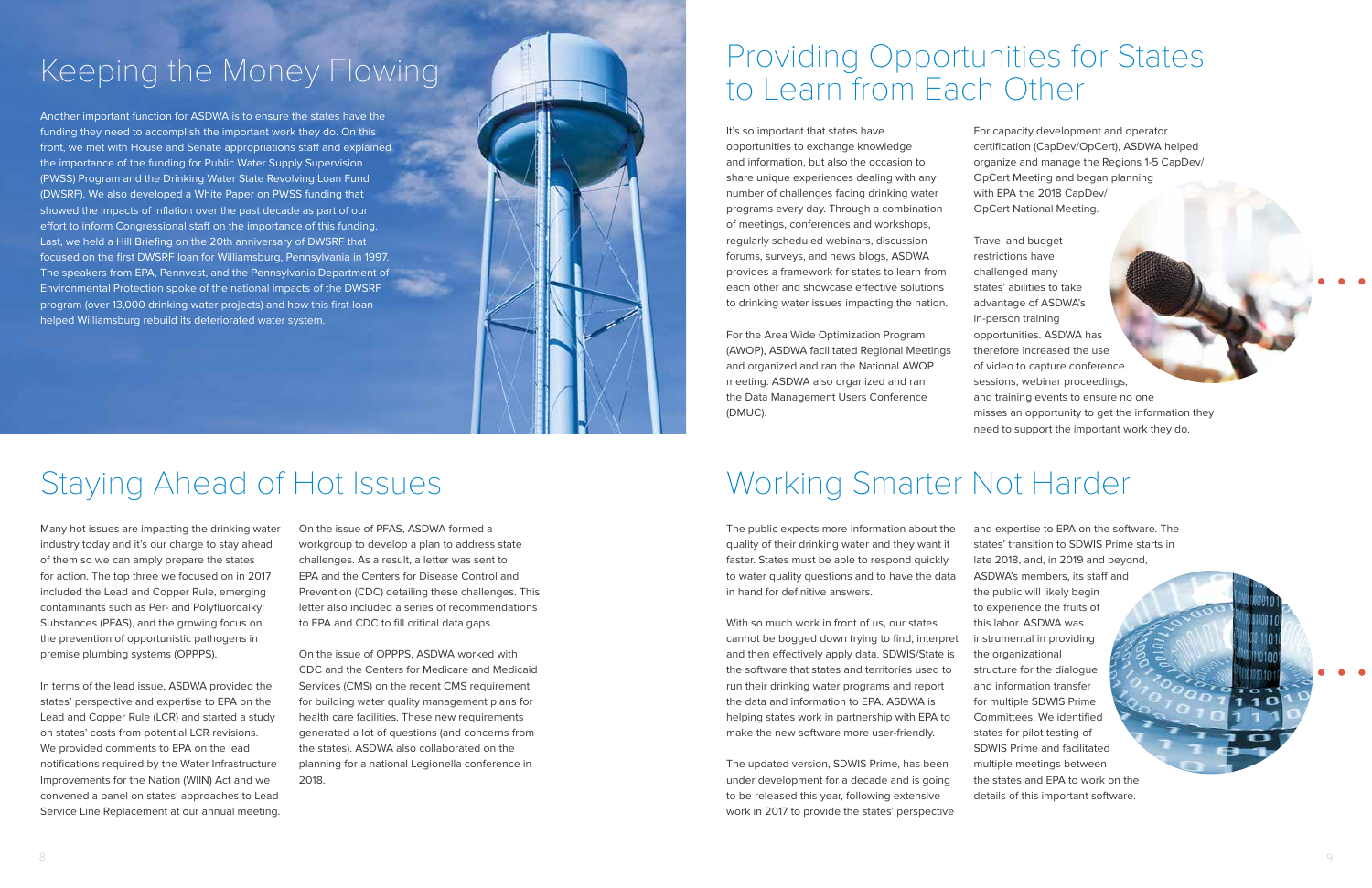## The Importance of Partnerships

*MANITERRANDA* 

WWW.NIRWW

*HERLITI* TITLININGO

Protecting public health is the foundation for state drinking water programs. ASDWA staff continued our collaboration and coordination with the Association of State and Territorial Health Officials (ASTHO) with discussions on emerging contaminants at their mid-year meeting. With the ANGEL 11 MARS

One of ASDWA's most important roles is as a convener of minds - leveraging our efforts with other similarly-minded groups, as we are a stronger voice to EPA and Congress together than when we are apart. To that end, ASDWA continued to cultivate close relationships with other state environmental associations such as the Association of Clean Water Agencies (ACWA) and the Environmental Council of States (ECOS). ASDWA members are participating in ACWA's Nutrients Workgroup to provide a source water protection prospective and are working with ACWA and the American Water Works Association (AWWA) on limiting bromide discharges from steam power plants. Collectively, the states, when united, are a very powerful voice with Congress and the Federal Agencies.

Centers for Disease Control and Prevention (CDC), ASDWA staff reviewed the next version of its emergency water supply planning guide for hospitals and health care facilities.

As co-chair of the Source Water Collaborative (SWC) with the Ground Water Protection Council, we organized and ran an in-person meeting and field trip on sustainable farming in 2017. ASDWA will be working with several SWC members on the Farm Bill in 2018 to ensure that protection of drinking water sources is included in the Farm Bill's conservation titles, so that the Farm Bill's funding can improve source water quality.

ASDWA worked with the Water Research Foundation (WRF) in 2017 to ensure that its members had access to the results of the latest research to assist water systems in solving challenging water quality problems such as lead, PFAS and cyanotoxins. With the monitoring results from the Fourth Unregulated Contaminant Rule (UCMR4) coming out in late 2018, WRF's Risk Communication Toolkit for cyanotoxins looks to be timely.



### What a Year!

#### DEAR ALL,

What a year! If I had to choose a word to describe it, I would say jam-packed. Despite my learning curve, I think we accomplished a lot and that's due to having such a thoughtful staff, a committed Board, and especially, a very engaged membership all working together to make our nation's drinking water safer.

> Sincerely, J. alan Robern

As ASDWA's Executive Director, I focused my attention this first year in three specific areas: (1) getting to know my staff and building a high performing team that accentuates their individual strengths; (2) identifying and then executing ways we can streamline communications with members so that you have the info you need, when you need it, in the way that works best for you; and (3) listening to members and the regulators to determine what topics to prioritize, given our members' strapped budgets and resources, and where critical action must take place.

Getting to know my staff and building their 2018 goals and objectives around what I learned has been an important undertaking this year, and one that I have found immensely rewarding. Though our team is small, we are quite diverse in our thinking and approach

to the Association's work - with some who are quite analytical and measured, and others who are more directive and bottom-line oriented. Team building is critical to our continued success as an organization and we devoted significant resources to it during this transitional year with two staff retreats and regularly scheduled in-house training. Stay tuned as we continue to strengthen our team dynamic to more effectively and efficiently serve our

members.

Building a strong and modernized communications infrastructure has also been a top priority this year. Here are just a few of our accomplishments on this front that I am particularly proud of:

• We launched a new and improved website that is cleaner and simpler to navigate. And we will continue to improve the website, knowing that it's the entry point for our members and staff to find the information that they need in a timely manner.

- 
- We streamlined our digital needs.

communications, with blog posts now feeding into the Weekly Update. And stay tuned, soon you'll be able to customize your own Update, based on your personal information

- We transitioned to an Electronic ballot for President-Elect as well as electronic invoices for 2018 ASDWA Dues.
- We created this new Year-In-Review and a one-page fact sheet for ASDWA marketing and outreach.

Prioritizing our efforts is more important now than ever, with respect to an increasing list of challenges to meet without an increasing pool of resources with which to meet them. It's fair to say that the uncertainties and changes we faced in 2017 will likely continue into 2018 and beyond. I will be working with you all to prioritize opportunities where ASDWA can have the most impact in supporting your work; whether it's providing input to EPA on states' transactions costs for potential revisions to the Lead and Copper Rule (LCR) or doing everything possible to make the transition to SDWIS Prime work.

My thanks to Randy for helping me get off on the right foot this year, and my thanks to you all for trusting in me to lead us forward. More to come!

ALAN ROBERSON **Executive Director, ASDWA**